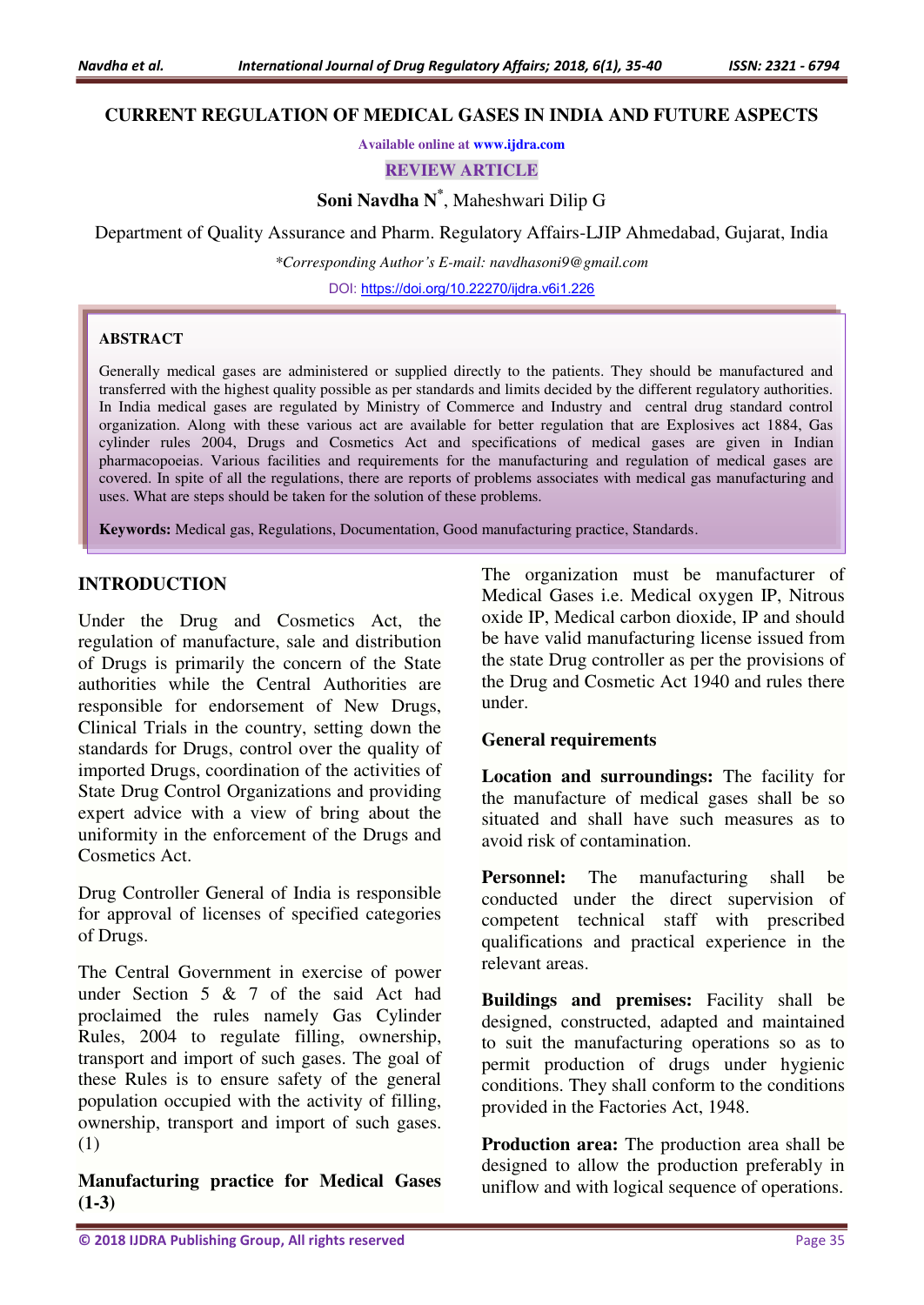In order to avoid the risk of crosscontamination, separate dedicated facilities shall be made available for the production of gases used in medical and pharmaceutical field.

Working and in-process space shall be adequate to permit orderly and logical positioning of equipment and materials and movement of personnel to avoid cross contamination and to minimize risk of omission or wrong application of any of manufacturing and control measures.

Pipe-work, electrical fittings, ventilation openings and similar service lines shall be designed, fixed and constructed to avoid gathering of dust. Service lines shall be identified by colors and the nature of the supply and direction of the flow shall be marked/ indicated.

**Quality Control area:** Quality Control Laboratories shall be designed appropriately for the operations to be carried out in them. Appropriate space shall be provided to prevent mix-ups and cross contamination. Sufficient and suitable storage space shall be provided for test samples, retained samples, reference standards, reagents and records.

**Manufacturing Operations and Controls:** All manufacturing operations shall be carried out under the supervision of technical staff approved by the Licensing Authority. The contents of all vessels and containers used in manufacturing and storage during the various manufacturing stages shall be clearly visible labelling with the name of the product, batch no., batch size and stage of manufacturing. Each label should be initialed and dated by the authorized technical staff.

**Equipment:** Equipment shall be designed, constructed, adapted, located and maintained to suit the operations to be carried out. All equipment of an appropriate range, accuracy and precision and these should be calibrated and checked on a scheduled basis in accordance with Standard Operating Procedures and records maintained.

The parts of the production equipment that come into contact with the product shall not be additive, reactive or adsorptive to an extent that would affect the product's quality.

**Documentation and records:** Documentation is an essential part of the Quality assurance system and shall be related to all aspects of Good Manufacturing Practices (GMP). Its goal is to define the specifications for all materials, manufacturing process and process control, to ensure that all personnel concerned with manufacturing know the information required to decide whether or not to release a batch of a drug for sale and to provide an audit trail that shall permit investigation of the history of any suspected defective batch.

Documents designed, prepared, reviewed and controlled, wherever applicable, shall comply with these rules.

Documents shall be signed, approved and made effective by placing date by appropriate and authorized persons.

Documents shall specify the title, nature and purpose. They shall be laid out in an orderly fashion and be easy to check. Reproduced documents shall be clear and legible. Documents shall be regularly reviewed and kept up to date. Any alteration made in the entry of a document shall be signed and dated.

**Master Formula Records:** There shall be Master Formula records relating to all manufacturing procedures for each product and batch size to be manufactured. These shall be prepared and endorsed by the competent technical staff i.e. head of production and quality control.

**Batch Processing Records:** It shall be based on the relevant parts of the currently approved Master Formula. The method of preparation of such records included in the Master Formula shall be designed to avoid transcription errors.

### **Standard Operating Procedures (SOPs) and Records, regarding:**

- 1. Receipt of materials
- 2. Sampling
- 3. Batch Numbering
- 4. Testing
- 5. Records of Analysis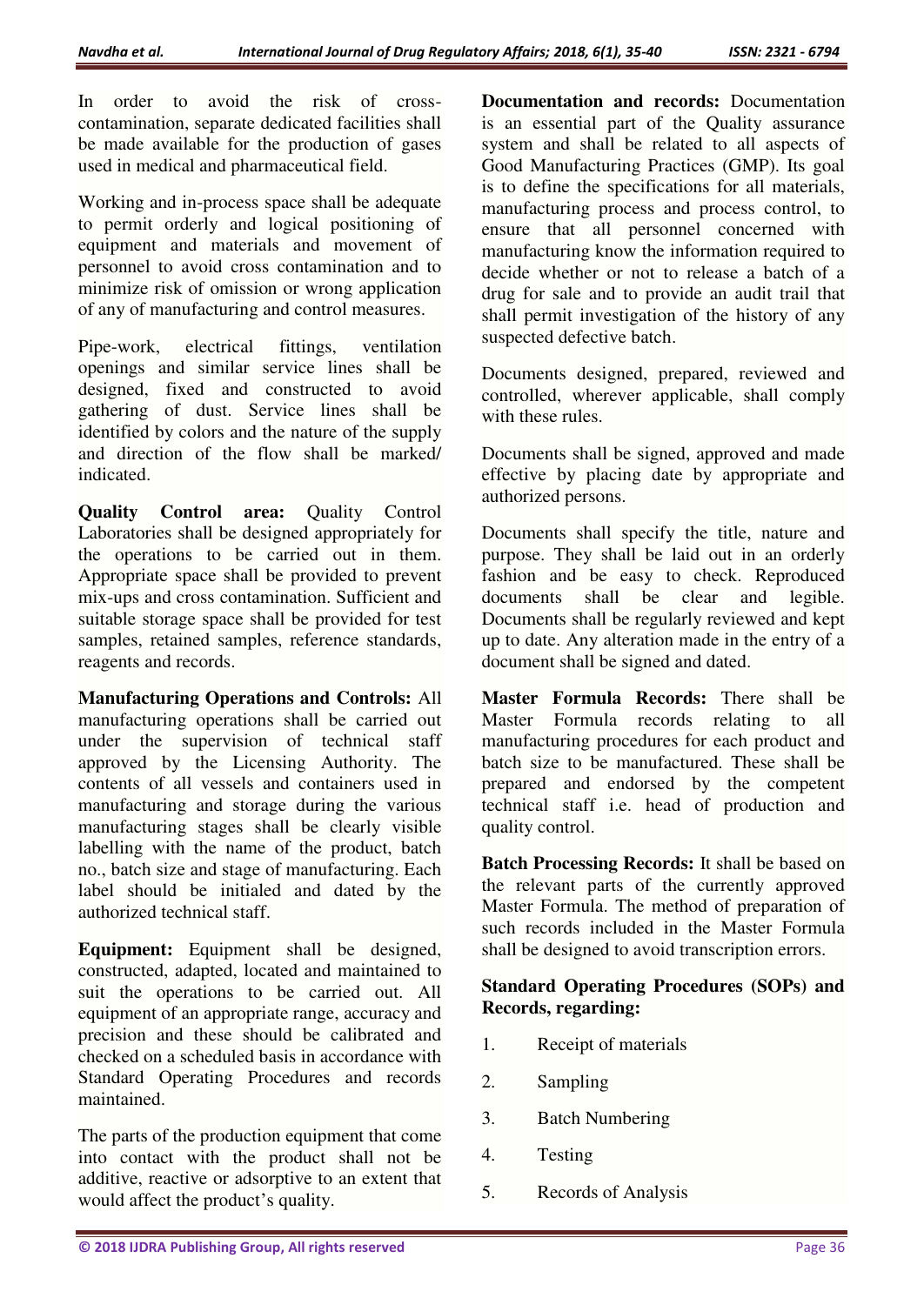**Labels and other Printed Materials:** Labels are absolutely necessary for identification of the gases and their use. The Printing shall be done in bright colors and in a legible manner. The label shall carry all the prescribed details about the product.

All containers and equipment shall bear appropriate labels. Different colour coded tablets shall be used to indicate the status of a product (for example under test, approved, passed, rejected).

Prior to release, all labels for containers, cartons and boxes and all circulars, inserts and leaflets shall be examined by the Quality Control Department of the licensee.

**Quality Assurance:** This is a wide-ranging concept concerning all matters that individually or collectively influence the quality of a product. It is the totality of the arrangements made with the object of ensuring that products are of the quality required for their intended use. The system of quality assurance appropriate to the manufacture of pharmaceutical products shall ensure that -

(a) the pharmaceutical products are designed and developed in a way that takes account of the requirement of Good Manufacturing Practices (herein referred as GMP) and other associated codes such as those of Good Laboratory Practices (hereinafter referred as GLP).

(b) Adequate arrangements are made for manufacture, supply and use of the correct starting and packaging materials.

(c) Adequate controls on starting materials, intermediate products, and bulk products and other in-process controls, calibrations, and validations are carried out.

(d) The finished product is correctly processed and checked in accordance with established procedures;

(e) The pharmaceutical products are not released for sale or supplied before authorized persons have certified that each production batch as been produced and controlled in accordance with the requirements of the label claim and any other provisions relevant to production, control and release of products.

**Self-Inspection and Quality audit:** It may be useful to constitute a self-inspection team supplemented with a quality audit procedure for assessment of all or part of a system with the specific purpose of improving it.

To evaluate the manufacturer is compliance with GMP in all aspects of production and quality control, concept of self-inspection shall be followed. The manufacturer shall constitute a team of independent, experienced, qualified persons from within or outside the company, who can audit objectively the implementation of methodology and procedures evolved. The procedure for self-inspection shall be documented indicating self-inspection results; evaluation, conclusions and recommended corrective actions with effective follow up program. The recommendations for corrective action shall be adopted.

Written instructions for self-inspection shall be drawn up which shall include the following:

(a) Personnel

- (b) Premises including personnel facilities.
- (c) Maintenance of buildings and equipment

(d) Storage of starting materials and finished products

- (e) Equipment
- (f) Production and in-process controls
- (g) Quality control
- (h) Documentation
- (i) Sanitation and hygiene
- (j) Validation and revalidation programs

(k) Calibration of instruments or measurement systems.

(l) Recall procedures

- (m) Complaints management
- (n) Labels control

(o) Results of previous self-inspections and any corrective steps taken.

**Specification for product containers and closures:** All containers and closures intended for use shall comply with the pharmacopoeial requirements. Suitable validated test methods, sample sizes, specifications, cleaning procedure and sterilization procedure, wherever indicated, shall be strictly followed to ensure that these are not reactive, additive, absorptive, or leach to an extent that significantly affects the quality or purity of the drug. No second hand or used containers and closures shall be used.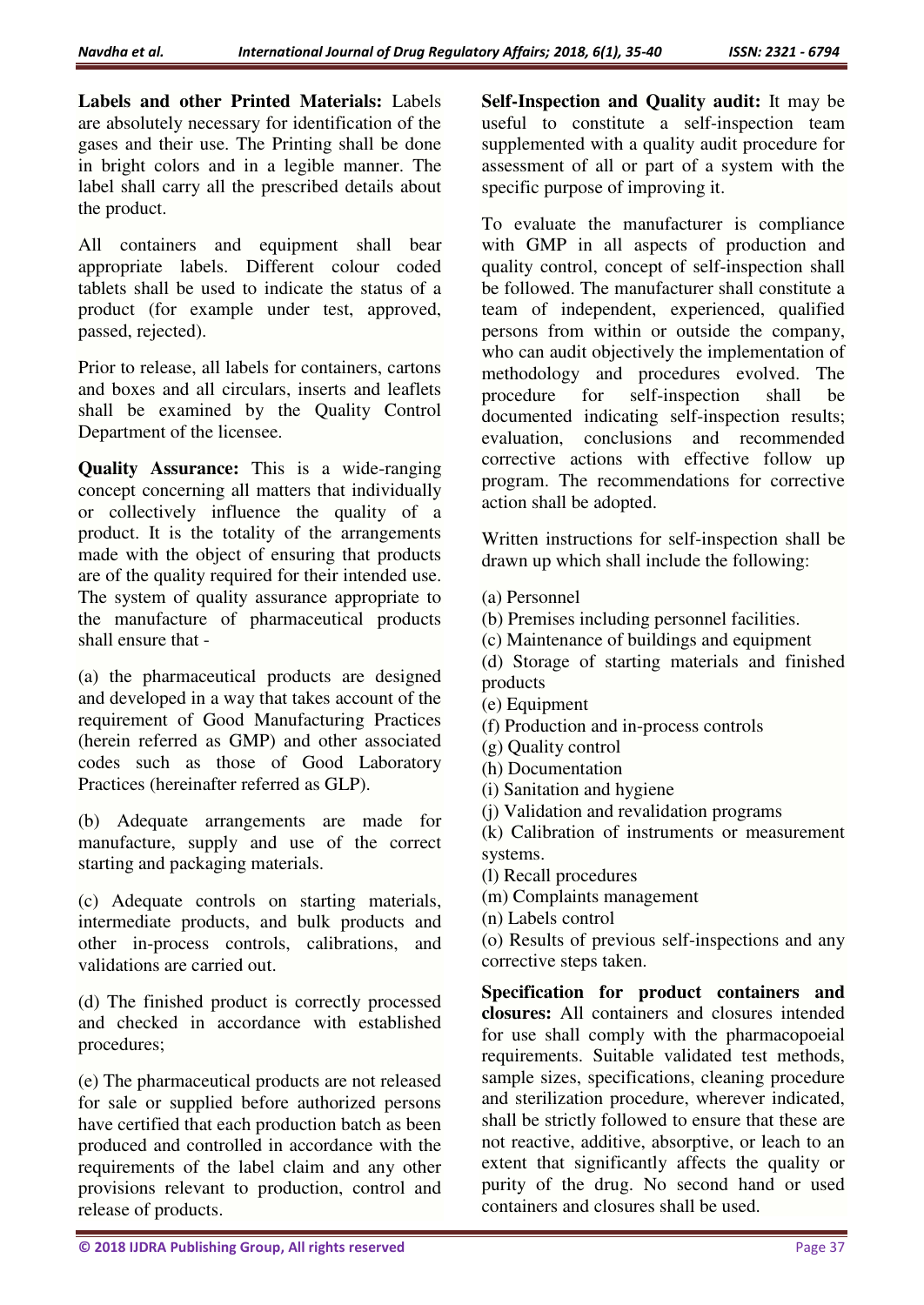**Distribution records:** Prior to distribution or dispatch of given batch of a drug, it shall be ensure that the batch has been duly tested, approved and released by the quality control personnel. Pre-dispatch inspection shall be performed on each consignment on a random basis to ensure that only the correct goods are dispatched.

**Validation and process validation:** Validation studies shall be an essential part of Good Manufacturing Practices and shall be conducted as per the pre-defined protocols. These shall include validation of processing, testing and cleaning procedures.

Processes and procedures shall be established on the basis of validation study and undergo periodic revalidation to ensure that they remain capable of achieving the intended results. Critical processes shall be validated, prospectively for retrospectively.

**Product Recalls:** There shall be an established written procedure in the form of Standard Operating Procedure for effective recall of products distributed by the licensee. Recall operations shall be capable of being initiated promptly so as to effectively reach at the level of each distribution channel.

**Complaints and Adverse Reactions:** All complaints thereof concerning product quality shall be carefully reviewed and recorded according to written procedures. Each complaint shall be investigated /evaluated by the designated personnel of the company and records of investigation and remedial action taken thereof shall be maintained.

**Site Master File:** The licensee shall prepare a succinct document in the form of Site Master File containing specific and factual Good Manufacturing Practices about the production and/or control of pharmaceutical manufacturing preparations carried out at the licensed premises.

The firm should have in-house facility for testing/trace impurities in P.P.M/P.P.B range for CO, NO; Phosphines, Polymers, SO2 and argon etc. and the facilities should be open to scrutiny by the Authorities.

 The Firm should perform Dragger Test as per I.P.-2010

• Filling the gas in CCOE-approved cylinders in CCOE-licensed premises and FORM E & F (rules 50, 51 and 54) for License to fill compressed gas in cylinders and License to store compressed gas in cylinders respectively. The license in Form-F is granted by respective Circle offices of the Department of Explosives. But when storage shed of cylinders is attached to the gas filling plant, the license is granted for storage of cylinder in the filling plant along with license for filling by the Chief Controller of Explosives, Nagpur

 SCHEDULE VI - (See rule 20)- TRANSPORT OF CYLINDERS -Gas Cylinder Rules-Rule 20. Loading, unloading and transport of cylinders: - Cylinders filled with any compressed gas shall be transported duly complying with the provisions laid down in Schedule VI and also observing the relevant provisions of other statutes as applicable

• Facility for periodic examination and testing of compressed gas cylinders as per rule 35 and 36 of gas cylinder rules 2004. Periodicity of examination and testing of cylinders- (1) No person shall fill any cylinder with any compressed gas unless the cylinder has been examined and subjected to hydrostatic test or hydrostatic stretch test, as the case may be, and other tests set forth in Schedule IV within such period as is specified in IS: 15975 issued by Bureau of Indian Standards or as approved in writing by the Chief Controller. (2) Any testing station desiring to obtain recognition for periodical testing and examination of cylinders shall provide the facilities set forth in Schedule IV and shall submit to Chief Controller the particulars of the facilities provided and a scrutiny fee specified in Schedule V.

 The firm shall have to supply the medical gases in the cylinders (duly tested with relevant documents) if they are available in the hospital. Howsoever any additional requirements of various type of cylinder will have to be met by the vendor.

## **CYLINDERS (4-6)**

 Cylinders are IS marked to IS 7285(Part2):2004 duly approved from CCOE Nagpur. Cylinder marking as per IS 7285(Part-2):2004 includes Test pressure and date of the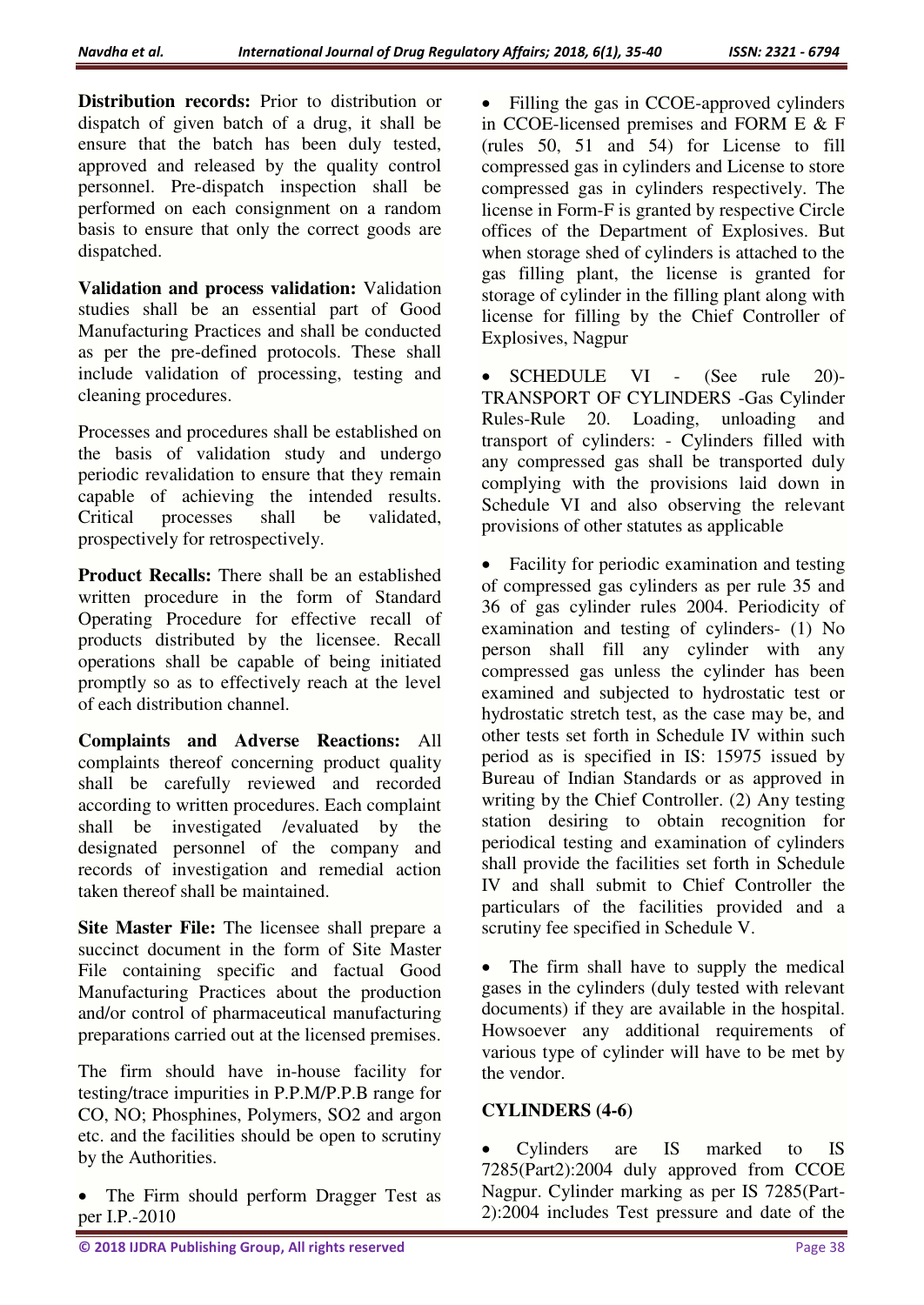hydrostatic stretch test, Colour coding (ISO) e.g.: Neck-white; body-black, Capacity of gases, Water capacity, Maximum working pressure at 150 celsius, Minimum Pressure at supply (kgf/cm<sup>2</sup>) at ambient conditions. "Marking on the valve as per IS 3745 (2006)" IS 3745 (2006): Yoke Type Valve Connection for Small Medical Gas Cylinders.

## **Specifications of Medical Gases as per Indian Pharmacopoeias (7)**

**1. Medical Oxygen** - Medical grade IP 2010 - Certified safe for human use. - Purity 99-100% - Carbon monoxide less than 5 PPM - Carbon-dioxide not more than 300 PPM - Free from halogen, polymer & oxidizing substance & moisture. - Should not cause any damage to the materials of cylinders, Gas pipeline, Anesthesia machine and ventilators.

**2. Nitrous Oxide** - Medical grade IP 2010 - Certified safe for human use. - Purity 99-100% in liquefied form - Humidity and other impurities zero percent Free from hydrogen sulphide. Free of all forms of reducing and oxidizing substances. - Should not cause any damage to the materials of cylinders, Gas pipeline, Anesthesia machine and ventilators. - Each batch must have passed tests for alkalinity, arsenic, phosphate and ammonia.

**3. Carbon dioxide** - Medical grade Latest IP - Certified safe for human use. - Should not damage any instrument used with it.

# **Liquid Medical Oxygen (LMO) (6, 7)**

Installation of LMO -site requirements. Firm should obtain the site location details from the hospital authorities. It should then procure the necessary site approval from the Petroleum and Explosives Safety Organization. The site should be located inside a fenced compound, be accessible to the road tankers. All hazardous buildings, flammable materials, public access, vehicles and surface water drains must be at least 5 m and in some cases 8 m from the nearest point of the compound. The compound directly in front of the fill connection must be concrete and should be designed to contain any liquid spillage as risk of fire is increased in case of liquid spillage. Tar and asphalt should never be used in the vicinity as they form an explosive mixture when in contact with liquid oxygen. The firm will be responsible for routine check, maintenance & demonstration of functioning of LMO & preventive measure to be adopted in case of emergency to Technical staff of the hospital at their own cost. Unit should be of latest version internationally. The unit should be fitted with standard accessories as minimum and should have undergone standard inspection requirement. A certificate to that effect has to be submitted. The liquid oxygen tank will remain under the ownership of the supplier. The license for the Liquid Oxygen Tank installation will technically be in the name of the authority of the hospital, however, the responsibility of safe and secured maintenance of the entire infrastructure will belong to the LMO supplier.

The vessel should be maintained in such a way to keep natural evaporation rate less than 1%. LMO Vessel Capacity: 990 liters (Single tank) / 2600 litres/5 kL/ 6 kL/10 kL tanks. Depending on the LMO consumption volumes -Liquid Medical Oxygen should be supplied through mobile vehicles- Configuration- Vertical - Operating working pressure 8-12 to 16 kg/cm2 (approx.) - Should have compact unit including vessel and vaporizer. - Vessel should be of standard material and technology keeping in view of safety & International standard. - Telemetry facility. -Dimension of Vessel-Vendors are requested to visit/Inspect the site so that the tank of requisite dimension can be provided by them to meet our requirement. - Purity-99-100%.-Medical grade I.P. 2010. - Certified safe for human use. -Should not cause any damage to gas pipeline, anesthesia machine and ventilators. -Should have content indicator and preferably low liquid level alarm with safety<br>system in case of emergency/unnatural system in case of calamities.

# **Challenges faces by India**

Medical gases are essential for the healthcare systems. They should be manufactured and transferred with the highest quality possible as per standards and limits. In different countries their regulatory body drafted additional guidance regarding regulations of medical gases in order to provide more compliance for industry. These guidelines provide recommendations and clarify industry requirements.